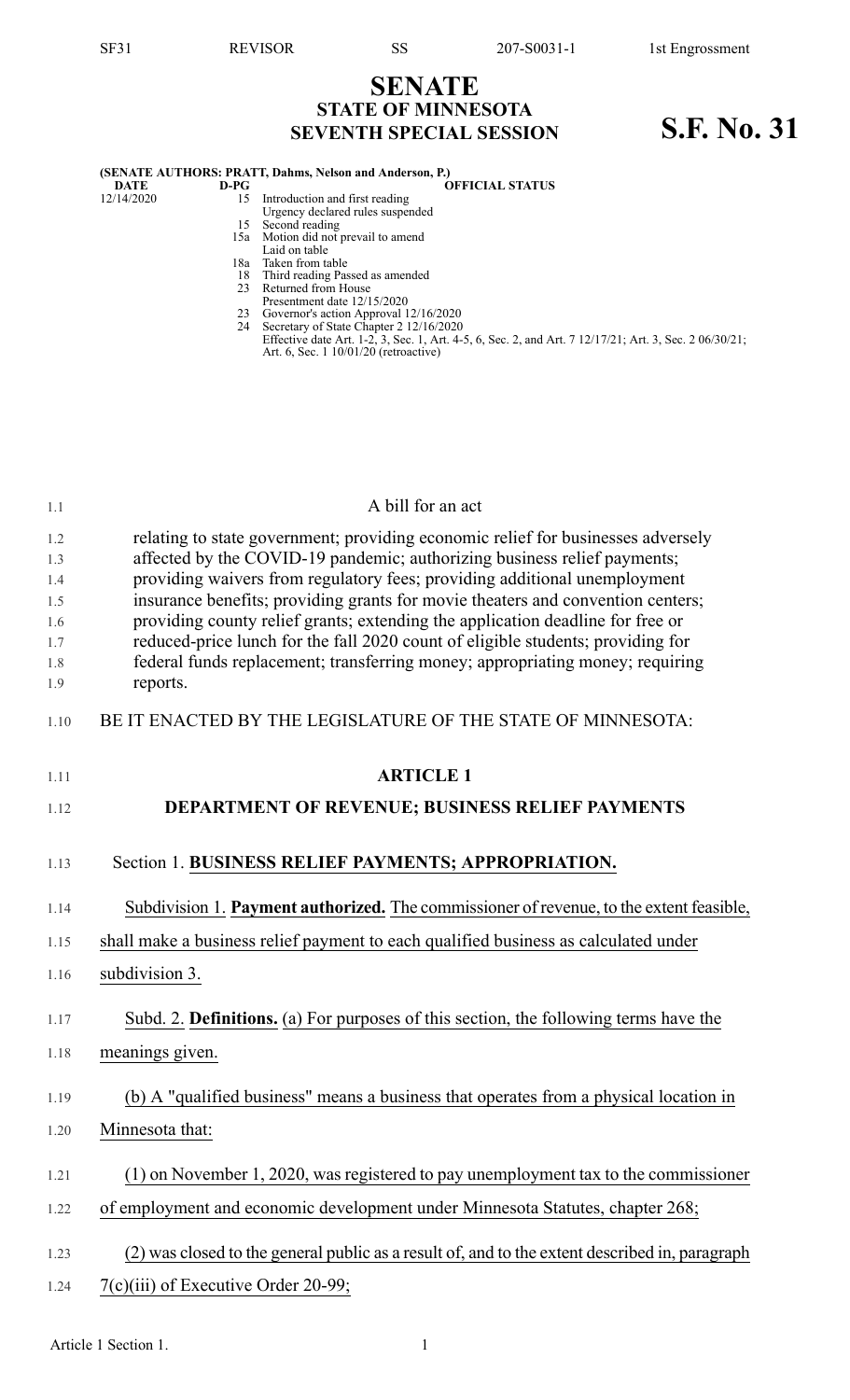| $CD^{\prime}$<br>SF31 | <b>REVISOR</b> | $\sim$ $\sim$<br>◡ | C <sub>0</sub> 021<br>207.<br>- ור<br>ייי | l St<br>uprossment: |
|-----------------------|----------------|--------------------|-------------------------------------------|---------------------|
|-----------------------|----------------|--------------------|-------------------------------------------|---------------------|

| 2.1  | (3) on November 1, 2020, was included on the current list of businesses maintained by          |
|------|------------------------------------------------------------------------------------------------|
| 2.2  | the commissioner of employment and economic development pursuant to an agreement               |
| 2.3  | between the commissioner of employment and economic development and the United States          |
| 2.4  | Bureau of Labor Statistics for use in the Quarterly Census of Employment and Wages as a        |
| 2.5  | business with a primary North American Industry Classification System code of:                 |
| 2.6  | $(i)$ 31212 - Breweries;                                                                       |
| 2.7  | $(ii)$ 31213 - Wineries;                                                                       |
| 2.8  | $(iii)$ 31214 - Distilleries;                                                                  |
| 2.9  | (iv) 71394 - Fitness and Recreational Sports Centers;                                          |
| 2.10 | $(v)$ 71395 - Bowling Centers;                                                                 |
| 2.11 | (vi) 7223 - Specialty Foods;                                                                   |
| 2.12 | (vii) 7224 - Drinking Places (alcoholic beverages); and                                        |
| 2.13 | (viii) 7225 - Restaurants;                                                                     |
| 2.14 | (4) was listed on the records of the Department of Revenue as having an active sales tax       |
| 2.15 | account on November 1, 2020, that indicates that the business is operating from a physical     |
| 2.16 | location in Minnesota;                                                                         |
| 2.17 | $(5)$ by November 1, 2020:                                                                     |
| 2.18 | (i) had filed all sales tax returns required to be filed under Minnesota Statutes, section     |
| 2.19 | 289A.18, subdivision 4, that were due after January 1, 2018, but before November 1, 2020;      |
| 2.20 | or                                                                                             |
| 2.21 | (ii) has an open audit or has received an order of assessment from the commissioner of         |
| 2.22 | revenue, issued pursuant to Minnesota Statutes, section 270C.33, and Minnesota Rules, part     |
| 2.23 | 8160.0630, for any sales tax that should have been reported on a sales tax return that the     |
| 2.24 | business did not file that was due after January 1, 2018, but before November 1, 2020;         |
| 2.25 | (6) has taxable gross receipts from retail sales, as defined in Minnesota Statutes, section    |
| 2.26 | 297A.61, subdivision 4, as listed on the records of the Department of Revenue on November      |
| 2.27 | 1, 2020, for the period of April 1, 2020, through September 30, 2020, that were at least 30    |
| 2.28 | percent less than the taxable gross receipts from retail sales as listed on the records of the |
| 2.29 | Department of Revenue on November 1, 2020, for the period of April 1, 2019, through            |
| 2.30 | September 30, 2019; and                                                                        |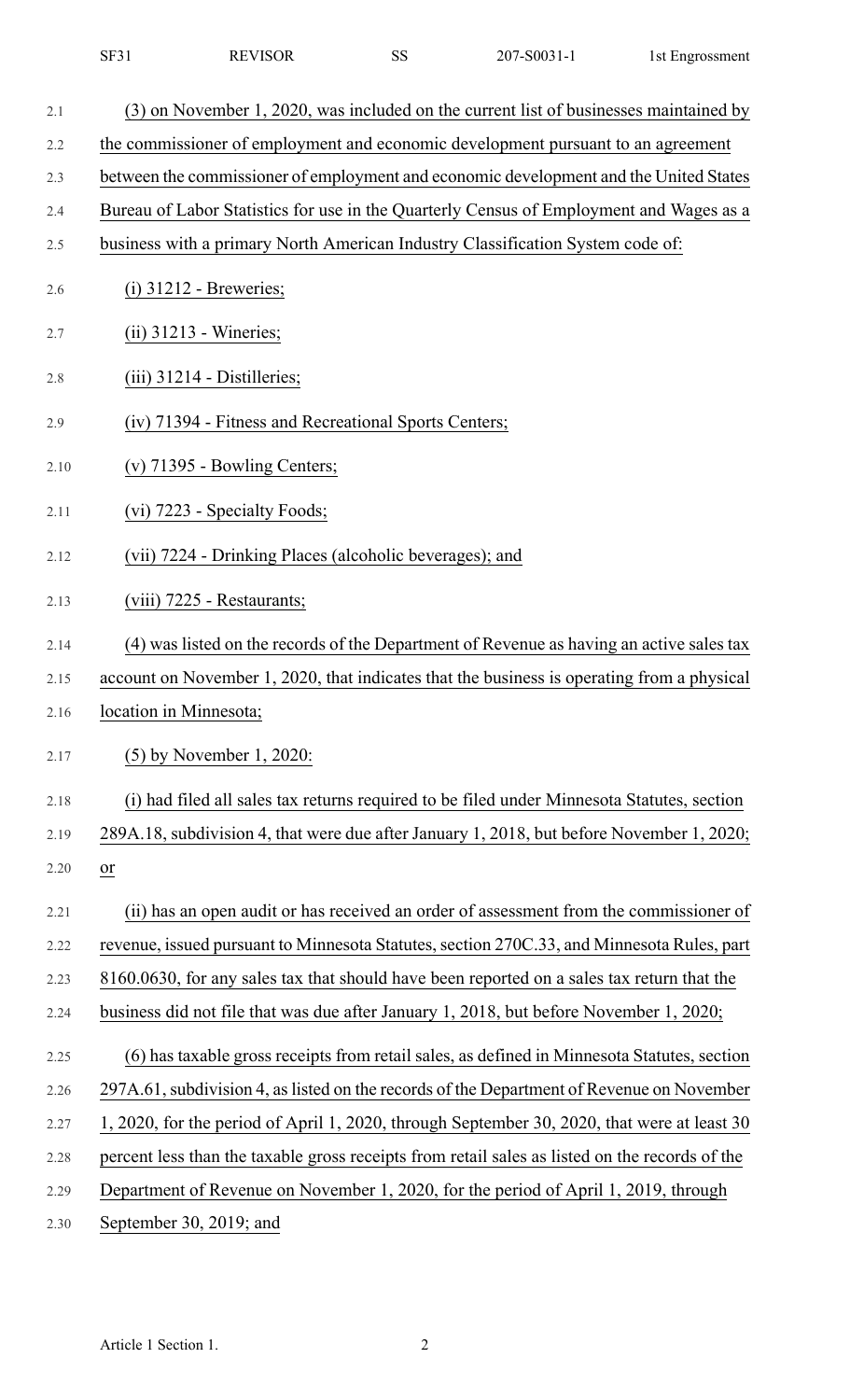|      | <b>SF31</b>           | <b>REVISOR</b>                                          | <b>SS</b> | 207-S0031-1                                                                                  | 1st Engrossment |
|------|-----------------------|---------------------------------------------------------|-----------|----------------------------------------------------------------------------------------------|-----------------|
| 3.1  |                       |                                                         |           | (7) has taxable gross receipts from retail sales, as defined in Minnesota Statutes, section  |                 |
| 3.2  |                       |                                                         |           | 297A.61, subdivision 4, as listed on the records of the Department of Revenue on November    |                 |
| 3.3  |                       | 1, 2020, for calendar year 2019 that exceeded \$10,000. |           |                                                                                              |                 |
| 3.4  |                       |                                                         |           | (c) A business with no employees in covered employment is a qualified business if it:        |                 |
| 3.5  |                       |                                                         |           | (1) meets the requirements of paragraph (b), clauses (2) and (4) to (7); and                 |                 |
| 3.6  |                       |                                                         |           | (2) filed for a sales tax permit under Minnesota Statutes, section 297A.83, and stated       |                 |
| 3.7  |                       |                                                         |           | upon registration for the permit that the business was primarily operating under an industry |                 |
| 3.8  |                       | code listed in paragraph (b), clause (3).               |           |                                                                                              |                 |
| 3.9  |                       |                                                         |           | (d) "Covered employment" has the meaning given in Minnesota Statutes, section 268.035,       |                 |
| 3.10 | subdivision 12.       |                                                         |           |                                                                                              |                 |
| 3.11 |                       |                                                         |           | Subd. 3. Calculation of payment. (a) Each qualified business shall receive a payment         |                 |
| 3.12 |                       |                                                         |           | based on the average number of employees in covered employment reported to the               |                 |
| 3.13 |                       |                                                         |           | commissioner of employment and economic development under Minnesota Statutes, section        |                 |
| 3.14 |                       |                                                         |           | 268.044, subdivision 1, for the period of November 1, 2019, through January 31, 2020, as     |                 |
| 3.15 | follows:              |                                                         |           |                                                                                              |                 |
| 3.16 |                       |                                                         |           | $(1)$ a qualified business that had zero employees shall receive a payment of \$10,000;      |                 |
| 3.17 |                       |                                                         |           | (2) a qualified business that had at least one employee but no more than 20 employees        |                 |
| 3.18 |                       | shall receive a payment of $$15,000;$                   |           |                                                                                              |                 |
| 3.19 |                       |                                                         |           | (3) a qualified business that had more than 20 employees but no more than 100 employees      |                 |
| 3.20 |                       | shall receive a payment of $$25,000;$                   |           |                                                                                              |                 |
| 3.21 |                       |                                                         |           | (4) a qualified business that had more than 100 employees but no more than 300               |                 |
| 3.22 |                       | employees shall receive a payment of \$35,000; and      |           |                                                                                              |                 |
| 3.23 |                       |                                                         |           | (5) a qualified business that had more than 300 employees shall receive a payment of         |                 |
| 3.24 | \$45,000.             |                                                         |           |                                                                                              |                 |
| 3.25 |                       |                                                         |           | (b) A business that uses a single federal employer identification number to report           |                 |
| 3.26 |                       |                                                         |           | unemployment compensation data to the commissioner of employment and economic                |                 |
| 3.27 |                       |                                                         |           | development that includes employment information from more than one physical location        |                 |
| 3.28 |                       |                                                         |           | shall receive only one payment under this section, even if the business reports sales tax    |                 |
| 3.29 |                       |                                                         |           | information from those physical locations to the commissioner of revenue using more than     |                 |
| 3.30 | one sales tax permit. |                                                         |           |                                                                                              |                 |
| 3.31 |                       |                                                         |           | (c) If a qualified business has more than one physical location in Minnesota, the payment    |                 |
| 3.32 |                       |                                                         |           | shall be calculated using employment information and the aggregate amount of taxable         |                 |

Article 1 Section 1. 3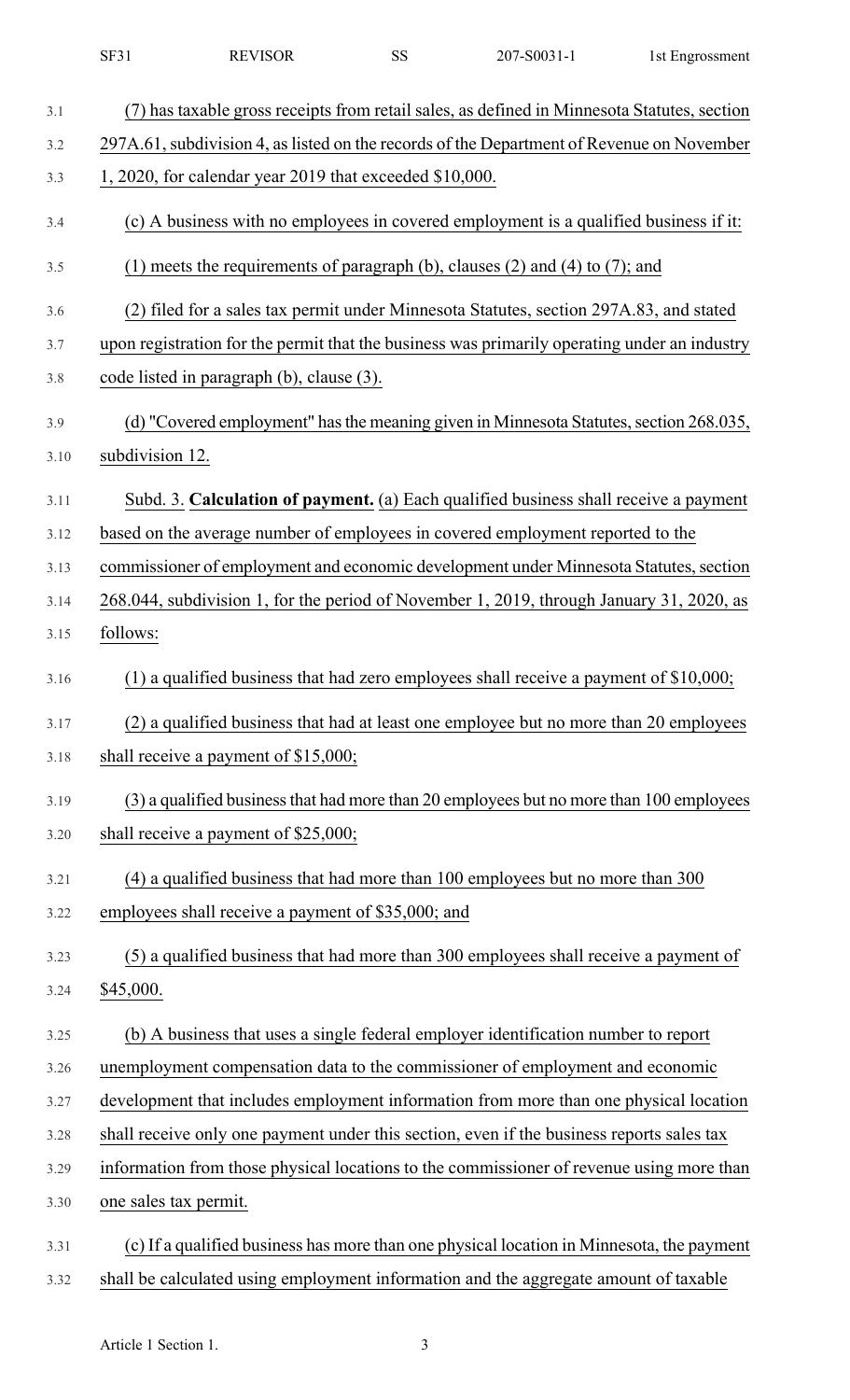|      | <b>SF31</b>     | <b>REVISOR</b>                                                      | <b>SS</b>                | 207-S0031-1                                                                                      | 1st Engrossment |
|------|-----------------|---------------------------------------------------------------------|--------------------------|--------------------------------------------------------------------------------------------------|-----------------|
| 4.1  |                 |                                                                     |                          | gross receipts from retail sales from all physical locations of the qualified business operating |                 |
| 4.2  |                 | in industries listed in subdivision 2, paragraph (b), clause (3).   |                          |                                                                                                  |                 |
| 4.3  |                 |                                                                     |                          | Subd. 4. Use of information. (a) The business relief payment is a "Minnesota tax law"            |                 |
| 4.4  |                 | for purposes of Minnesota Statutes, section 270B.01, subdivision 8. |                          |                                                                                                  |                 |
| 4.5  |                 |                                                                     |                          | (b) Return information as defined in Minnesota Statutes, section 270B.01, of a qualified         |                 |
| 4.6  |                 |                                                                     |                          | business may be disclosed by the commissioner of revenue to the commissioner of                  |                 |
| 4.7  |                 |                                                                     |                          | employment and economic development to the extent necessary to administer the business           |                 |
| 4.8  | relief payment. |                                                                     |                          |                                                                                                  |                 |
| 4.9  |                 |                                                                     |                          | Subd. 5. Prohibition against setoff. The commissioner of revenue must not apply, and             |                 |
| 4.10 |                 |                                                                     |                          | must not certify to another state agency to apply, a payment under this section to any unpaid    |                 |
| 4.11 |                 | tax or nontax debt owed by a qualified business.                    |                          |                                                                                                  |                 |
| 4.12 |                 |                                                                     |                          | Subd. 6. Report to legislature. By June 30, 2021, the commissioner of revenue shall              |                 |
| 4.13 |                 |                                                                     |                          | report to the legislative committees with jurisdiction over economic development policy          |                 |
| 4.14 |                 | and finance on the payments issued under this section.              |                          |                                                                                                  |                 |
| 4.15 |                 |                                                                     |                          | Subd. 7. Appropriation. (a) \$88,000,000 in fiscal year 2021 is appropriated from the            |                 |
| 4.16 |                 |                                                                     |                          | general fund to the commissioner of revenue to make payments required under this section.        |                 |
| 4.17 |                 |                                                                     |                          | This is a onetime appropriation. Of this amount, \$250,000 is appropriated to the commissioner   |                 |
| 4.18 |                 | of revenue to administer this section.                              |                          |                                                                                                  |                 |
| 4.19 |                 |                                                                     |                          | (b) The appropriation under this subdivision expires on March 15, 2021. Any unexpended           |                 |
| 4.20 |                 |                                                                     |                          | amount from the appropriation in paragraph (a) after March 15, 2021, is canceled.                |                 |
| 4.21 |                 |                                                                     |                          | <b>EFFECTIVE DATE.</b> This section is effective the day following final enactment.              |                 |
| 4.22 |                 |                                                                     | <b>ARTICLE 2</b>         |                                                                                                  |                 |
| 4.23 |                 |                                                                     | <b>REGULATORY RELIEF</b> |                                                                                                  |                 |
| 4.24 |                 |                                                                     |                          | Section 1. CERTAIN FOOD-RELATED LATE FEES WAIVED; 2021.                                          |                 |
| 4.25 |                 |                                                                     |                          | Notwithstanding any law to the contrary, in calendar year 2021, the commissioner of              |                 |
| 4.26 |                 |                                                                     |                          | agriculture must waive late license renewal penalties under Minnesota Statutes, section          |                 |
| 4.27 |                 |                                                                     |                          | 28A.08, for food retailers, food manufacturers, food wholesalers, and food brokers.              |                 |
| 4.28 |                 |                                                                     |                          | <b>EFFECTIVE DATE.</b> This section is effective the day following final enactment.              |                 |
| 4.29 |                 | Sec. 2. 2020 BREWER FEES REFUNDED; CREDIT.                          |                          |                                                                                                  |                 |
| 4.30 |                 |                                                                     |                          | Notwithstanding any law to the contrary, the Metropolitan Council must fully refund to           |                 |
| 4.31 |                 |                                                                     |                          | any brewer that produces fewer than 20,000 barrels per year the wastewater permit fee            |                 |

Article 2 Sec. 2. 4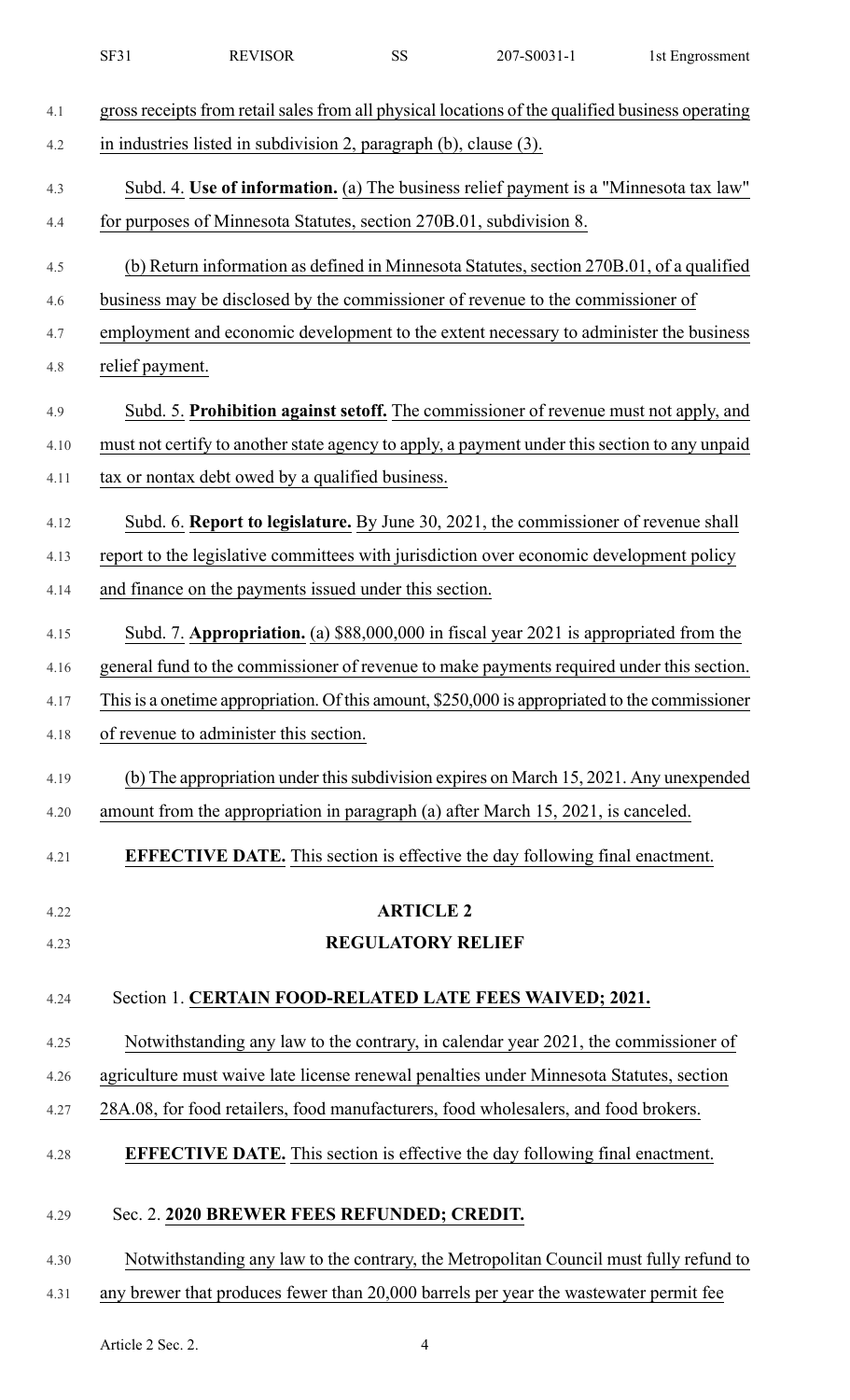|      | SF31      | <b>REVISOR</b>                                                  | <b>SS</b> | 207-S0031-1                                                                                | 1st Engrossment |
|------|-----------|-----------------------------------------------------------------|-----------|--------------------------------------------------------------------------------------------|-----------------|
| 5.1  |           |                                                                 |           | allowed under Minnesota Statutes, section 473.517, paid for the year 2020. The council     |                 |
| 5.2  |           |                                                                 |           | must also apply a credit not to exceed \$2,000 per brewer for strength charges incurred in |                 |
| 5.3  |           |                                                                 |           | 2020 to any brewer that falls within the Metropolitan Council environmental services       |                 |
| 5.4  |           | microbrewery program.                                           |           |                                                                                            |                 |
| 5.5  |           |                                                                 |           | <b>EFFECTIVE DATE.</b> This section is effective the day following final enactment.        |                 |
| 5.6  |           | Sec. 3. CERTAIN LIQUOR PERMIT FEES WAIVED; 2021.                |           |                                                                                            |                 |
| 5.7  |           |                                                                 |           | Notwithstanding any other law to the contrary, in calendar year 2021, the commissioner     |                 |
| 5.8  |           | of public safety must waive the fees for the following permits: |           |                                                                                            |                 |
| 5.9  |           |                                                                 |           | (1) the caterer's permit issued under Minnesota Statutes, section 340A.404, subdivision    |                 |
| 5.10 | $12;$ and |                                                                 |           |                                                                                            |                 |
| 5.11 |           |                                                                 |           | (2) the permit for sales after 1:00 a.m., issued under Minnesota Statutes, section         |                 |
| 5.12 |           | 340A.504, subdivision 7.                                        |           |                                                                                            |                 |
| 5.13 |           |                                                                 |           | <b>EFFECTIVE DATE; APPLICABILITY.</b> This section is effective the day following          |                 |
| 5.14 |           |                                                                 |           | final enactment and applies to permits applied for in calendar year 2021.                  |                 |
|      |           |                                                                 |           |                                                                                            |                 |
| 5.15 |           | Sec. 4. TRANSFER; ALCOHOL ENFORCEMENT ACCOUNT.                  |           |                                                                                            |                 |
| 5.16 |           |                                                                 |           | (a) By July 15, 2021, the commissioner of public safety must certify to the commissioner   |                 |
| 5.17 |           |                                                                 |           | of management and budget the amount of permit fees waived under section 3, clause (2),     |                 |
| 5.18 |           |                                                                 |           | during the period from January 1, 2021, to June 30, 2021, and the commissioner of          |                 |
| 5.19 |           |                                                                 |           | management and budget must transfer the certified amount from the general fund to the      |                 |
| 5.20 |           |                                                                 |           | alcohol enforcement account in the special revenue fund established under Minnesota        |                 |
| 5.21 |           | Statutes, section 299A.706.                                     |           |                                                                                            |                 |
| 5.22 |           |                                                                 |           | (b) By January 15, 2022, the commissioner of public safety must certify to the             |                 |
| 5.23 |           |                                                                 |           | commissioner of management and budget the amount of permit fees waived under section       |                 |
| 5.24 |           |                                                                 |           | 3, clause (2), during the period from July 1, 2021, to December 31, 2021, and the          |                 |
| 5.25 |           |                                                                 |           | commissioner of management and budget must transfer the certified amount from the general  |                 |
| 5.26 |           |                                                                 |           | fund to the alcohol enforcement account in the special revenue fund established under      |                 |
| 5.27 |           | Minnesota Statutes, section 299A.706.                           |           |                                                                                            |                 |
| 5.28 |           |                                                                 |           | <b>EFFECTIVE DATE.</b> This section is effective the day following final enactment.        |                 |
| 5.29 |           | Sec. 5. APPROPRIATION; RATE STABILIZATION.                      |           |                                                                                            |                 |
| 5.30 |           |                                                                 |           | \$142,000 in fiscal year 2021 is appropriated from the general fund to the Metropolitan    |                 |
| 5.31 |           |                                                                 |           | Council for wastewater rate stabilization. The Metropolitan Council must deposit the money |                 |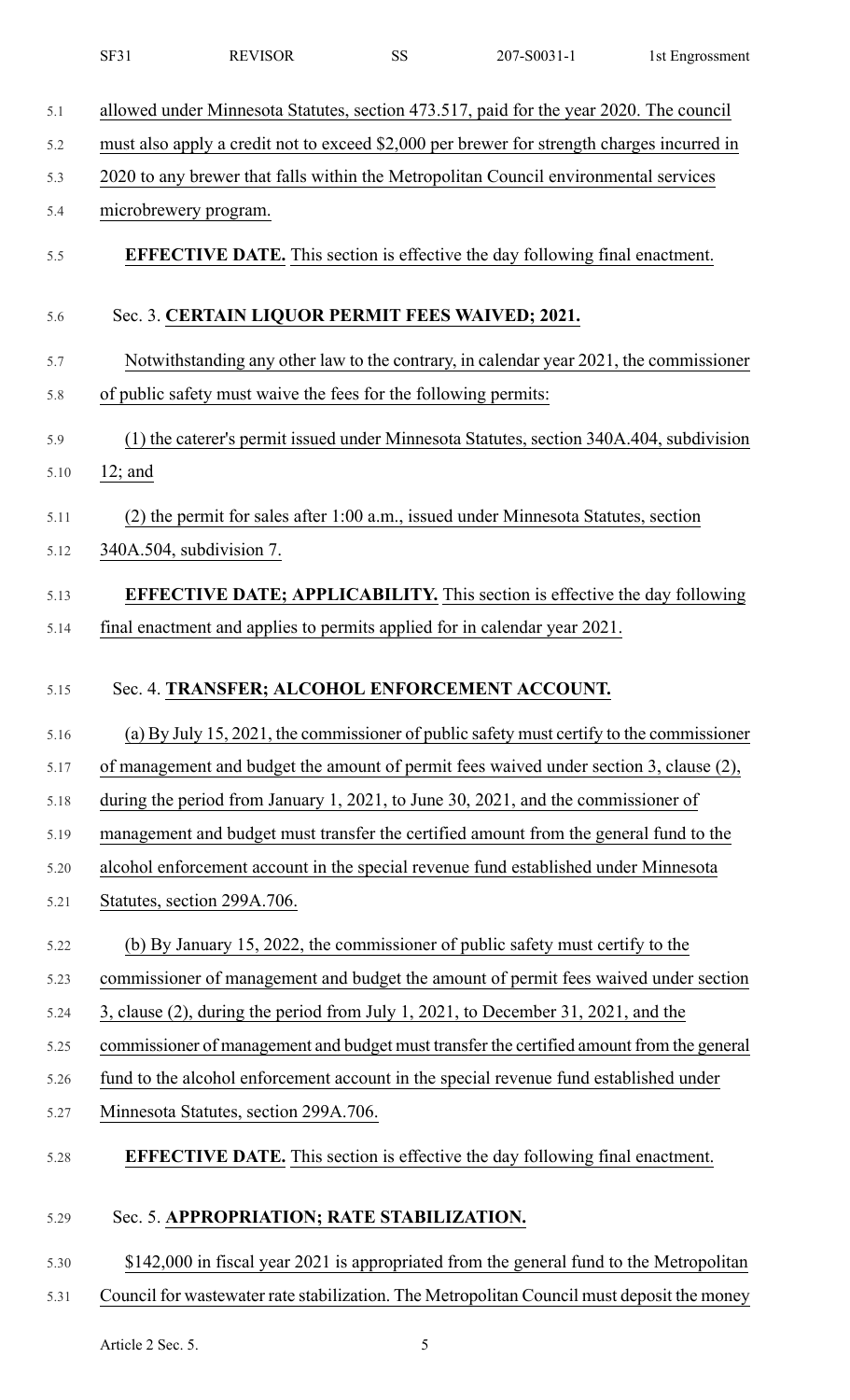|      | SF31<br><b>REVISOR</b>                                                                       | <b>SS</b>        | 207-S0031-1                                       | 1st Engrossment |
|------|----------------------------------------------------------------------------------------------|------------------|---------------------------------------------------|-----------------|
| 6.1  | in the council's environmental services enterprise account to offset wastewater revenue lost |                  |                                                   |                 |
| 6.2  | under section 2. This is a onetime appropriation.                                            |                  |                                                   |                 |
| 6.3  | <b>EFFECTIVE DATE.</b> This section is effective the day following final enactment.          |                  |                                                   |                 |
| 6.4  |                                                                                              | <b>ARTICLE 3</b> |                                                   |                 |
| 6.5  |                                                                                              |                  | <b>ADDITIONAL UNEMPLOYMENT INSURANCE BENEFITS</b> |                 |
| 6.6  | Section 1. SPECIAL ADDITIONAL UNEMPLOYMENT BENEFITS PROGRAM.                                 |                  |                                                   |                 |
| 6.7  | Subdivision 1. Availability of special additional benefits. Special additional               |                  |                                                   |                 |
| 6.8  | unemployment benefits are available from the Minnesota unemployment insurance trust          |                  |                                                   |                 |
| 6.9  | fund to an applicant who:                                                                    |                  |                                                   |                 |
| 6.10 | $(1)(i)$ exhausts the balance of their regular Minnesota unemployment benefits with a        |                  |                                                   |                 |
| 6.11 | payment for a week ending between December 19, 2020, and April 3, 2021, or reaches the       |                  |                                                   |                 |
| 6.12 | benefit year end date of their regular Minnesota unemployment benefit account between        |                  |                                                   |                 |
| 6.13 | December 19, 2020, and April 3, 2021; or                                                     |                  |                                                   |                 |
| 6.14 | (ii) exhausts the balance of their Pandemic Emergency Unemployment Compensation              |                  |                                                   |                 |
| 6.15 | or extended benefits with a payment for a week ending between December 19, 2020, and         |                  |                                                   |                 |
| 6.16 | April 3, 2021;                                                                               |                  |                                                   |                 |
| 6.17 | (2) is not entitled to Pandemic Emergency Unemployment Compensation, or any other            |                  |                                                   |                 |
| 6.18 | federal unemployment benefits program provided for under the CARES Act, Public Law           |                  |                                                   |                 |
| 6.19 | 116-136, or a federal unemployment benefits program newly enacted or extended in             |                  |                                                   |                 |
| 6.20 | December 2020 or later; and                                                                  |                  |                                                   |                 |
| 6.21 | (3) is not entitled to regular, additional, or extended benefits under the law of any other  |                  |                                                   |                 |
| 6.22 | state.                                                                                       |                  |                                                   |                 |
| 6.23 | Subd. 2. Eligibility requirements. For any week between December 27, 2020, and April         |                  |                                                   |                 |
| 6.24 | 10, 2021, an applicant is eligible to receive special additional unemployment benefits under |                  |                                                   |                 |
| 6.25 | this section if the applicant:                                                               |                  |                                                   |                 |
| 6.26 | (1) is unemployed, partially unemployed, or unable to work due to lack of work;              |                  |                                                   |                 |
| 6.27 | (2) established a benefit account under Minnesota Statutes, section 268.07;                  |                  |                                                   |                 |
| 6.28 | (3) meets the requirements for regular unemployment benefits established in Minnesota        |                  |                                                   |                 |
| 6.29 | Statutes, section 268.069, subdivision 1; and                                                |                  |                                                   |                 |
| 6.30 | (4) is not eligible for any unemployment benefits under any state or federal law or the      |                  |                                                   |                 |
| 6.31 | laws of Canada.                                                                              |                  |                                                   |                 |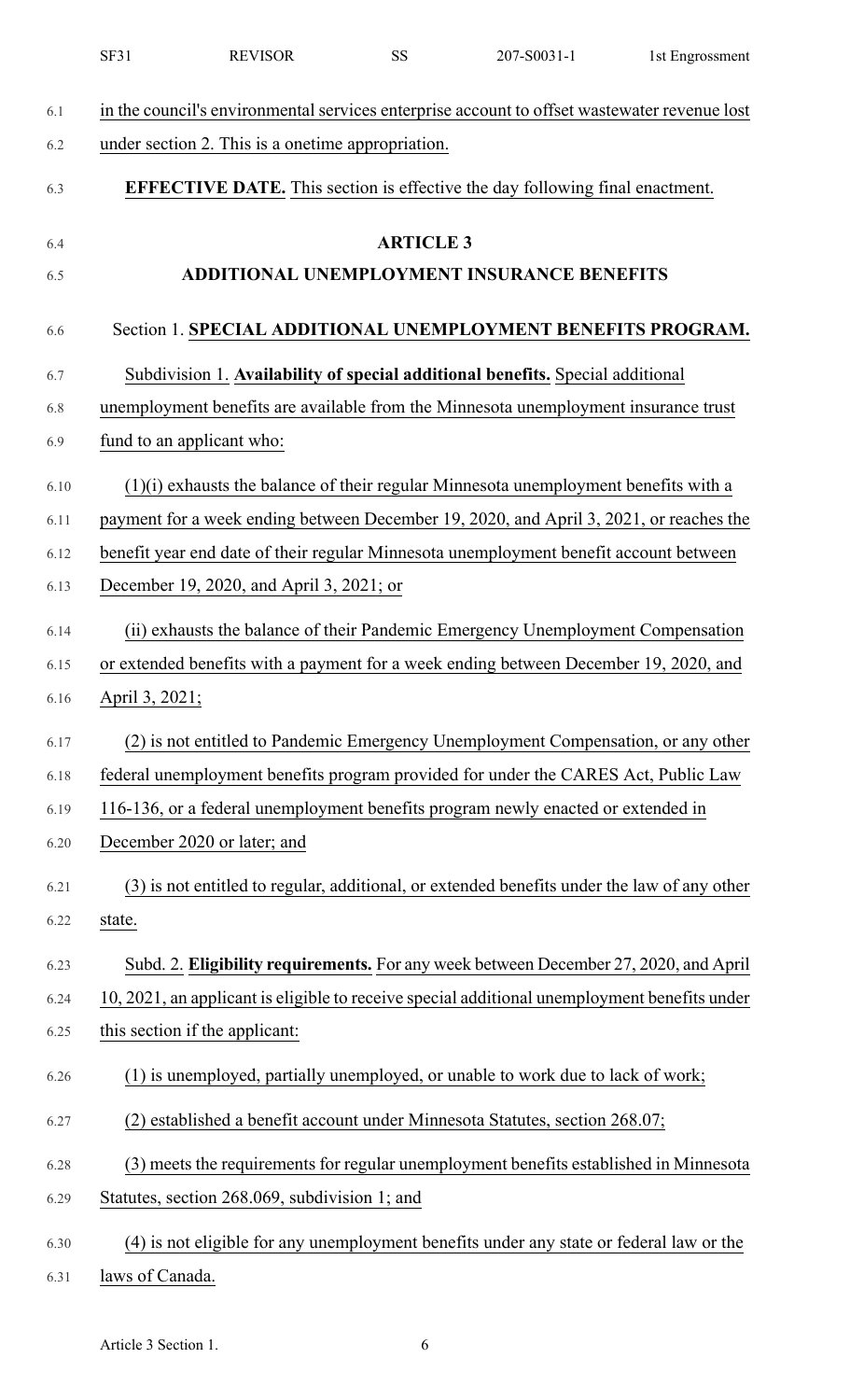|          | SF31                   | <b>REVISOR</b>                                                  | <b>SS</b> | 207-S0031-1                                                                                    | 1st Engrossment |
|----------|------------------------|-----------------------------------------------------------------|-----------|------------------------------------------------------------------------------------------------|-----------------|
| 7.1      |                        |                                                                 |           | Subd. 3. Weekly and maximum amount of special additional unemployment                          |                 |
| 7.2      |                        |                                                                 |           | benefits. (a) The weekly benefit amount of special additional unemployment benefits is the     |                 |
| 7.3      |                        |                                                                 |           | same as the weekly benefit amount of regular unemployment benefits on the benefit account      |                 |
| 7.4      |                        | established in subdivision 2, clause (2).                       |           |                                                                                                |                 |
| 7.5      |                        |                                                                 |           | (b) The maximum amount of special additional unemployment benefits available to an             |                 |
| 7.6      |                        |                                                                 |           | applicant under this section is equal to 13 weeks of payment at the applicant's weekly special |                 |
| 7.7      |                        | additional unemployment benefit amount.                         |           |                                                                                                |                 |
| 7.8      |                        |                                                                 |           | (c) Special additional unemployment benefits must not be paid for any week prior to            |                 |
| 7.9      |                        | December 27, 2020, or any week ending after April 10, 2021.     |           |                                                                                                |                 |
| 7.10     |                        |                                                                 |           | Subd. 4. Qualifying for a new regular benefit account. If after exhausting the maximum         |                 |
| $7.11\,$ |                        |                                                                 |           | amount of regular unemployment benefits available under Minnesota Statutes, section            |                 |
| 7.12     |                        |                                                                 |           | 268.07, an applicant qualifies for a new regular benefit account under Minnesota Statutes,     |                 |
| 7.13     |                        |                                                                 |           | section 268.07, or any federal or state law, the applicant must apply for and establish that   |                 |
| 7.14     |                        | new regular benefit account.                                    |           |                                                                                                |                 |
| 7.15     |                        |                                                                 |           | Subd. 5. Charging of benefits. (a) Special additional unemployment benefits paid under         |                 |
| 7.16     |                        |                                                                 |           | this section must not be used to compute the future unemployment tax rate of a taxpaying       |                 |
| 7.17     | employer.              |                                                                 |           |                                                                                                |                 |
| 7.18     |                        |                                                                 |           | (b) Special additional unemployment benefits paid under this section must not be charged       |                 |
| 7.19     |                        | to the accounts of reimbursing employers.                       |           |                                                                                                |                 |
| 7.20     |                        |                                                                 |           | <b>EFFECTIVE DATE.</b> This section is effective the day following final enactment.            |                 |
| 7.21     |                        | Sec. 2. APPROPRIATION.                                          |           |                                                                                                |                 |
| 7.22     |                        |                                                                 |           | \$25,000,000 in fiscal year 2021 is appropriated from the general fund to the commissioner     |                 |
| 7.23     |                        |                                                                 |           | of employment and economic development for deposit in the Minnesota unemployment               |                 |
| 7.24     |                        |                                                                 |           | insurance trust fund. This appropriation is available only if federal funds are not received   |                 |
| 7.25     |                        |                                                                 |           | by June 30, 2021, by Minnesota for the purpose of covering any special additional              |                 |
| 7.26     |                        |                                                                 |           | unemployment benefits paid on behalf of reimbursing employers under section 1. This is a       |                 |
| 7.27     | onetime appropriation. |                                                                 |           |                                                                                                |                 |
| 7.28     |                        | <b>EFFECTIVE DATE.</b> This section is effective June 30, 2021. |           |                                                                                                |                 |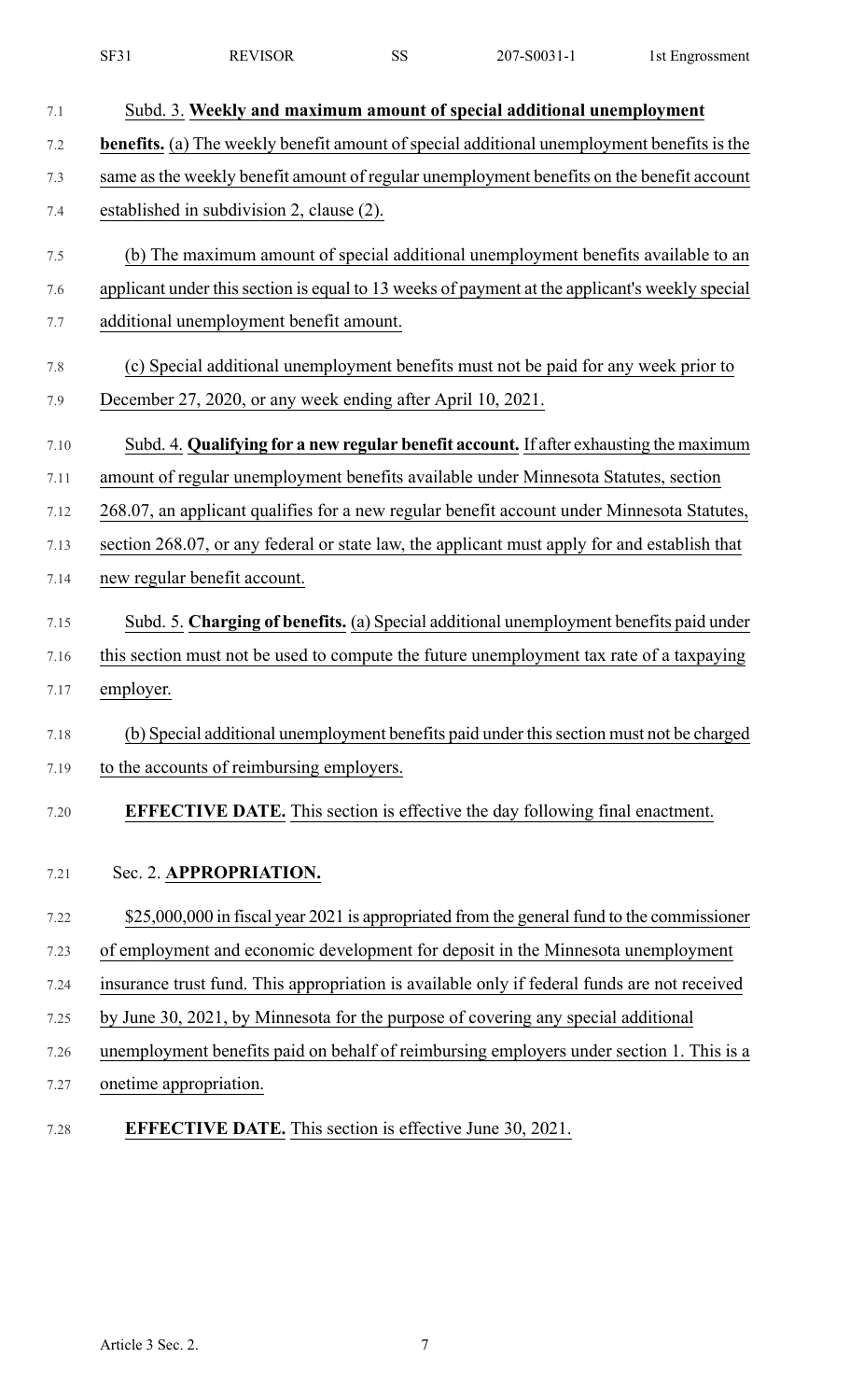|      | SF31<br><b>REVISOR</b>                                                                            | <b>SS</b>        | 207-S0031-1 | 1st Engrossment |
|------|---------------------------------------------------------------------------------------------------|------------------|-------------|-----------------|
| 8.1  |                                                                                                   | <b>ARTICLE 4</b> |             |                 |
| 8.2  | <b>MOVIE THEATER AND CONVENTION CENTER GRANTS</b>                                                 |                  |             |                 |
| 8.3  | Section 1. GRANTS TO MOVIE THEATERS AND CONVENTION CENTERS;                                       |                  |             |                 |
| 8.4  | <b>APPROPRIATION.</b>                                                                             |                  |             |                 |
| 8.5  | Subdivision 1. Appropriations. \$14,000,000 in fiscal year 2021 is appropriated from              |                  |             |                 |
| 8.6  | the general fund to the commissioner of employment and economic development for grants            |                  |             |                 |
| 8.7  | under this section. Of this amount, no more than \$100,000 may be used for the administrative     |                  |             |                 |
| 8.8  | costs incurred in making these payments. This is a onetime appropriation.                         |                  |             |                 |
| 8.9  | Subd. 2. Grants. (a) To be eligible for a grant under this subdivision, a business must,          |                  |             |                 |
| 8.10 | to the extent it is feasible for the commissioner of employment and economic development          |                  |             |                 |
| 8.11 | to determine:                                                                                     |                  |             |                 |
| 8.12 | $(1)$ be either:                                                                                  |                  |             |                 |
| 8.13 | (i) a movie theater that has at least one permanent indoor auditorium for viewing films           |                  |             |                 |
| 8.14 | for entertainment by the general public who attend by the purchase of an individual ticket        |                  |             |                 |
| 8.15 | to view a specific non-adult-oriented film and that also had at least \$15,000 in ticket sales    |                  |             |                 |
| 8.16 | $\frac{\text{in } 2019}{\text{or}}$                                                               |                  |             |                 |
| 8.17 | (ii) a multipurpose convention center with a capacity for 1,500 people or more, that is           |                  |             |                 |
| 8.18 | not part of a hotel, university, or retail mall, and is not primarily a music venue or theater;   |                  |             |                 |
| 8.19 | (2) have experienced a decline in overall sales between 2019 and 2020 of 30 percent or            |                  |             |                 |
| 8.20 | more measured by sales in the second and third quarters of each year;                             |                  |             |                 |
| 8.21 | (3) have been directly impacted by Governor's Executive Order No. 20-99 and not be                |                  |             |                 |
| 8.22 | exempt from that order;                                                                           |                  |             |                 |
| 8.23 | (4) have a physical location in the state of Minnesota; and                                       |                  |             |                 |
| 8.24 | (5) have no current tax liens on record with the secretary of state as of the time of             |                  |             |                 |
| 8.25 | application for a grant under this section.                                                       |                  |             |                 |
| 8.26 | (b) The commissioner of employment and economic development shall make grants to                  |                  |             |                 |
| 8.27 | eligible businesses according to the following:                                                   |                  |             |                 |
| 8.28 | (1) eligible businesses that are movie theaters shall receive a grant of $$15,000$ per screen     |                  |             |                 |
| 8.29 | for each of the first two screens in the theater and a grant of $$10,000$ per screen for each     |                  |             |                 |
| 8.30 | additional screen in the theater, with no theater receiving a total grant of more than \$150,000. |                  |             |                 |
| 8.31 | Grant funds must be used for the operating expenses of the location that qualified for the        |                  |             |                 |
| 8.32 | grant; and                                                                                        |                  |             |                 |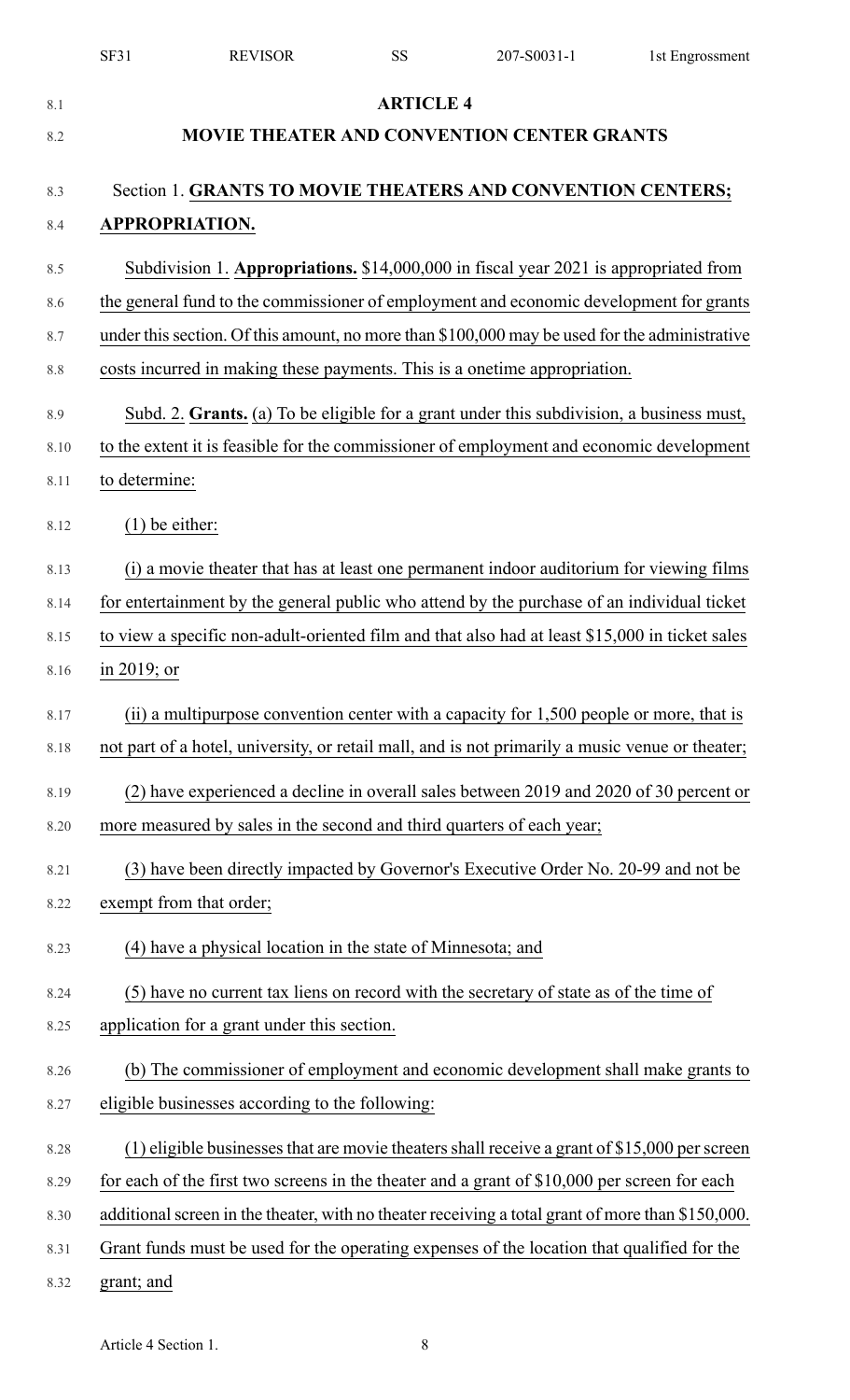|  | SF31 | <b>REVISOR</b> |  | 207-S0031-1 | 1st Engrossment |
|--|------|----------------|--|-------------|-----------------|
|--|------|----------------|--|-------------|-----------------|

| 9.1  | (2) eligible businesses that are convention centers shall receive a grant proportional to    |
|------|----------------------------------------------------------------------------------------------|
| 9.2  | the size of the venue and its workforce, with no convention center receiving a grant of more |
| 9.3  | than \$500,000. Grant funds must be used for the direct operations and upkeep of convention  |
| 9.4  | center facilities and must not be added to the general fund of any local unit of government. |
| 9.5  | (c) Grants and the process of making grants under this section are exempt from the           |
| 9.6  | following statutes and related policies: Minnesota Statutes, sections 16A.15, subdivision 3; |
| 9.7  | 16B.97; and 16B.98, subdivisions 5, 7, and 8. The commissioner of employment and             |
| 9.8  | economic development shall monitor the use of grant funds under this section. The            |
| 9.9  | exemptions under this paragraph expire on March 15, 2021.                                    |
| 9.10 | (d) Any unexpended amount from the appropriation in subdivision 1 after April 1, 2021,       |
| 9.11 | is canceled.                                                                                 |
| 9.12 | Subd. 3. Report to the legislature. By June 30, 2021, the commissioner of employment         |
| 9.13 | and economic development shall submit a report to the chairs of the legislative committees   |
| 9.14 | with jurisdiction over business development detailing the use of funds under this section.   |
| 9.15 | <b>EFFECTIVE DATE.</b> This section is effective the day following final enactment.          |
| 9.16 | <b>ARTICLE 5</b>                                                                             |
| 9.17 | <b>COUNTY RELIEF GRANTS</b>                                                                  |
|      |                                                                                              |
| 9.18 | Section 1. COUNTY RELIEF GRANTS TO LOCAL BUSINESSES;                                         |
| 9.19 | APPROPRIATION.                                                                               |
| 9.20 | (a) $$114,800,000$ in fiscal year 2021 is appropriated from the general fund to the          |
| 9.21 | commissioner of management and budget for payments to counties for relief grants to local    |
| 9.22 | businesses. This is a onetime appropriation.                                                 |
| 9.23 | (b) Each county shall be issued a payment in the amount of $$256,250$ or a per capita        |
| 9.24 | amount determined by reference to the population of each county according to the most        |
| 9.25 | recently available 2019 population estimate from the state demographer as of December 1,     |
| 9.26 | 2020, whichever is greater.                                                                  |
| 9.27 | (c) Each county may use the greater of \$6,250 or 2.5 percent of the amount received         |
| 9.28 | under paragraph (b) for administrative costs incurred from making grants under this section. |
| 9.29 | A county may contract with a third party to administer the grant program on behalf of the    |
| 9.30 | county.                                                                                      |
| 9.31 | (d) Counties shall use the funds to make grants to individual businesses and nonprofits      |
|      |                                                                                              |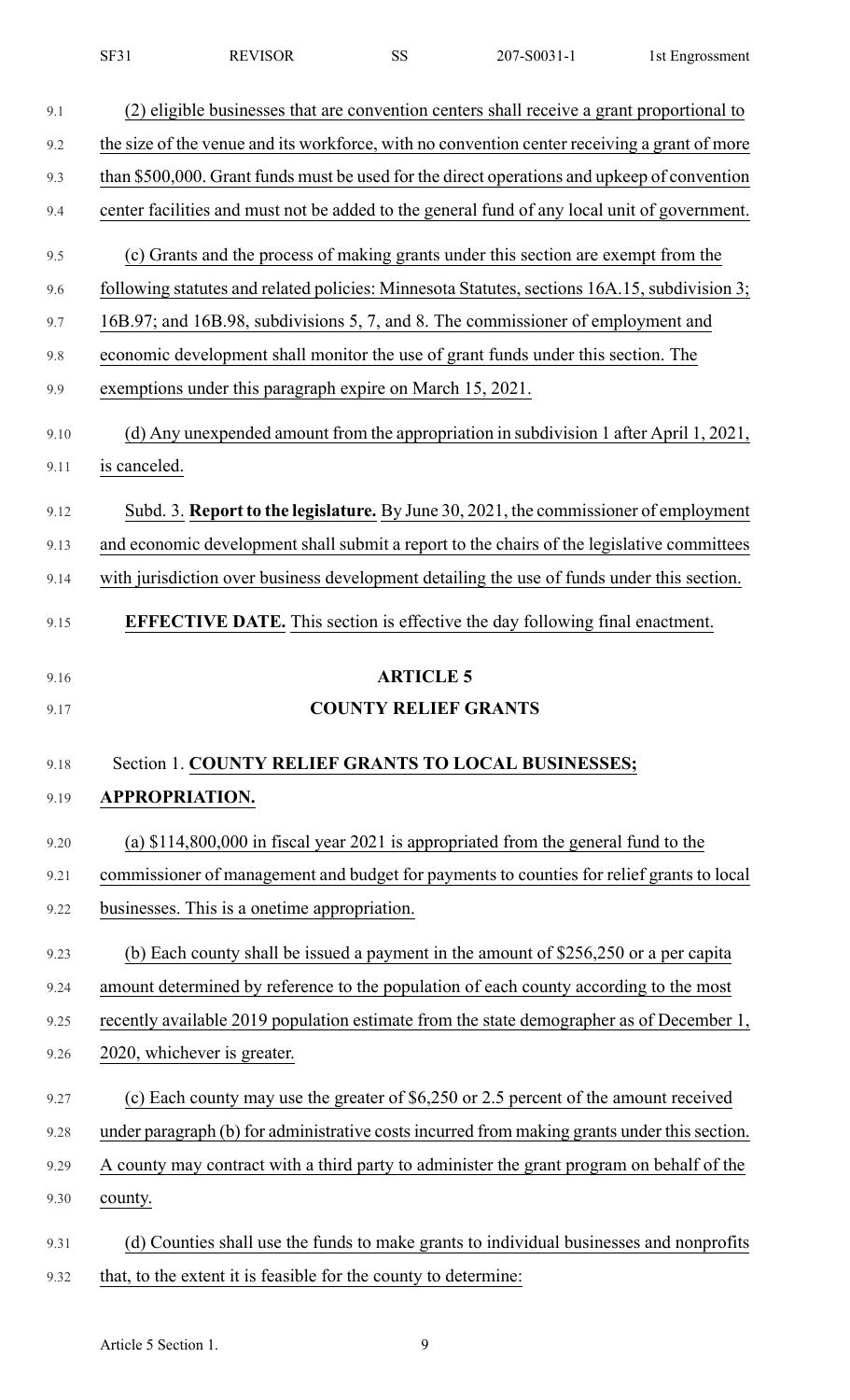|       | SF31         | <b>REVISOR</b>                                                   | SS | 207-S0031-1                                                                                    | 1st Engrossment |
|-------|--------------|------------------------------------------------------------------|----|------------------------------------------------------------------------------------------------|-----------------|
| 10.1  |              |                                                                  |    | (1) are located in the applicable county in the state of Minnesota or on adjacent tribal       |                 |
| 10.2  | land;        |                                                                  |    |                                                                                                |                 |
| 10.3  |              |                                                                  |    | (2) have no current tax liens on record with the secretary of state as of the time of          |                 |
| 10.4  |              | application for a grant under this section; and                  |    |                                                                                                |                 |
| 10.5  |              |                                                                  |    | (3) were impacted by an executive order related to the COVID-19 pandemic.                      |                 |
| 10.6  |              |                                                                  |    | (e) A county shall determine grant recipients and the grant amount awarded per grant.          |                 |
| 10.7  |              |                                                                  |    | A business that receives a business relief payment under article 1 is not excluded from        |                 |
| 10.8  |              |                                                                  |    | applying for a county relief grant under this section. A county may award a grant to a         |                 |
| 10.9  |              |                                                                  |    | business that is owned by a tribal government and located on tribal land if the business has   |                 |
| 10.10 |              |                                                                  |    | voluntarily complied with Executive Order No. 20-99. Nonprofits, nonprofit arts                |                 |
| 10.11 |              |                                                                  |    | organizations, nonprofit museums, and nonprofit fitness centers that earn revenue similar      |                 |
| 10.12 |              |                                                                  |    | to businesses, including but not limited to ticket sales and membership fees, are eligible for |                 |
| 10.13 |              | grants under this section.                                       |    |                                                                                                |                 |
| 10.14 |              |                                                                  |    | (f) Grant funds must be used by the eligible business or nonprofit for operations expenses     |                 |
| 10.15 |              | incurred during the COVID-19 pandemic.                           |    |                                                                                                |                 |
| 10.16 |              | (g) Grants under this section must be awarded by March 15, 2021. |    |                                                                                                |                 |
| 10.17 |              |                                                                  |    | (h) Grants and the process of making grants under this section are exempt from the             |                 |
| 10.18 |              |                                                                  |    | following statutes and related policies: Minnesota Statutes, sections 16A.15, subdivision 3;   |                 |
| 10.19 |              |                                                                  |    | 16B.97; and 16B.98, subdivisions 5, 7, and 8. A county opting to use a third party to          |                 |
| 10.20 |              |                                                                  |    | administer grants is exempt from Minnesota Statutes, section 471.345, in the selection of      |                 |
| 10.21 |              |                                                                  |    | the third-party administrator. The exemptions under this paragraph expire on March 15,         |                 |
| 10.22 | 2021.        |                                                                  |    |                                                                                                |                 |
| 10.23 |              |                                                                  |    | (i) By June 30, 2021, the commissioner of employment and economic development shall            |                 |
| 10.24 |              |                                                                  |    | report to the legislative committees with jurisdiction over economic development policy        |                 |
| 10.25 |              | and finance on the grants provided under this section.           |    |                                                                                                |                 |
| 10.26 |              |                                                                  |    | (i) Any unexpended amount from the appropriation in paragraph (a) after April 1, 2021,         |                 |
| 10.27 | is canceled. |                                                                  |    |                                                                                                |                 |
| 10.28 |              |                                                                  |    | <b>EFFECTIVE DATE.</b> This section is effective the day following final enactment.            |                 |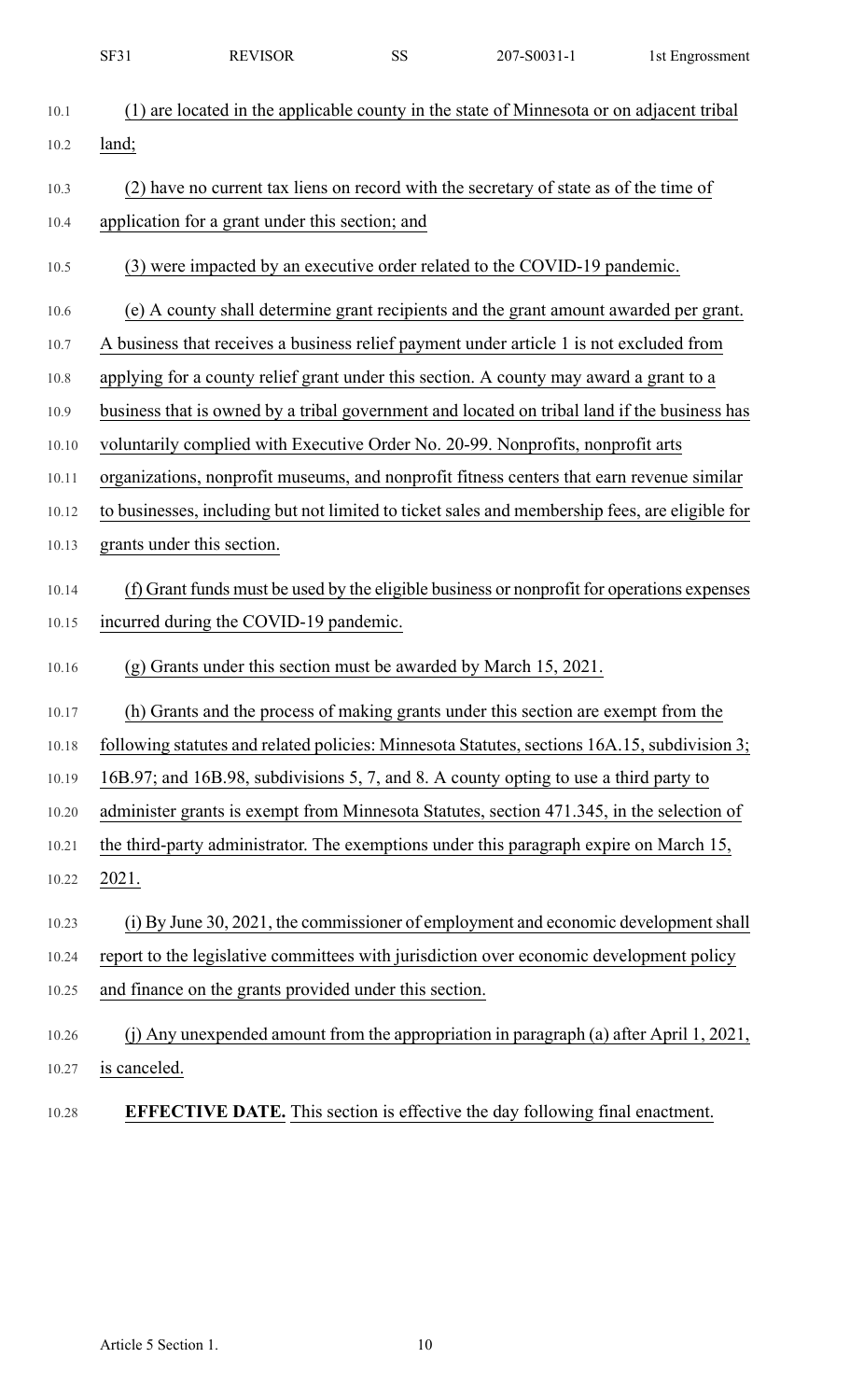|       | <b>SF31</b>                                            | <b>REVISOR</b>                           | SS               | 207-S0031-1                                                                                       | 1st Engrossment |  |
|-------|--------------------------------------------------------|------------------------------------------|------------------|---------------------------------------------------------------------------------------------------|-----------------|--|
| 11.1  |                                                        |                                          | <b>ARTICLE 6</b> |                                                                                                   |                 |  |
| 11.2  | <b>FREE AND REDUCED-PRICE LUNCH DEADLINE EXTENSION</b> |                                          |                  |                                                                                                   |                 |  |
|       |                                                        |                                          |                  |                                                                                                   |                 |  |
| 11.3  |                                                        |                                          |                  | Section 1. FREE AND REDUCED-PRICE LUNCH APPLICATION DEADLINE;                                     |                 |  |
| 11.4  | FALL 2020 COUNT.                                       |                                          |                  |                                                                                                   |                 |  |
| 11.5  |                                                        |                                          |                  | (a) Notwithstanding any law to the contrary, for purposes of determining the count of             |                 |  |
| 11.6  |                                                        |                                          |                  | the number of pupils eligible for free or reduced-price lunch on October 1, 2020, under           |                 |  |
| 11.7  |                                                        |                                          |                  | Minnesota Statutes, section 126C.05, subdivision 16, pupils must be determined eligible           |                 |  |
| 11.8  | by January 4, 2021.                                    |                                          |                  |                                                                                                   |                 |  |
| 11.9  |                                                        |                                          |                  | (b) A school district or charter school must report the number of pupils who were enrolled        |                 |  |
| 11.10 |                                                        |                                          |                  | on October 1, 2020, and who were certified as eligible for free or reduced-price lunch            |                 |  |
| 11.11 |                                                        |                                          |                  | between December 16, 2020, and the end of the day on January 4, 2021, to the Department           |                 |  |
| 11.12 |                                                        |                                          |                  | of Education in the form and manner determined by the commissioner of education. By               |                 |  |
| 11.13 |                                                        |                                          |                  | July 1, 2021, the commissioner must certify the amount of compensatory revenue for the            |                 |  |
| 11.14 |                                                        |                                          |                  | 2021-2022 school year attributable to the pupils determined eligible for free or reduced-price    |                 |  |
| 11.15 |                                                        | lunch by school site under this section. |                  |                                                                                                   |                 |  |
|       |                                                        |                                          |                  | <b>EFFECTIVE DATE.</b> This section is effective retroactively from October 1, 2020.              |                 |  |
| 11.16 |                                                        |                                          |                  |                                                                                                   |                 |  |
| 11.17 |                                                        |                                          |                  | Sec. 2. FEDERAL FUNDS REPLACEMENT; APPROPRIATION.                                                 |                 |  |
| 11.18 |                                                        |                                          |                  | Subdivision 1. Suspension of statutory appropriation. The appropriation in Minnesota              |                 |  |
| 11.19 |                                                        |                                          |                  | Statutes, section 4.07, subdivision 3, does not apply to the portion of any federal funds for     |                 |  |
| 11.20 |                                                        |                                          |                  | COVID-19 received by the state of Minnesota between the effective date of this act and            |                 |  |
| 11.21 |                                                        |                                          |                  | June 30, 2023, for which a general fund aid entitlement in this act is an eligible expenditure.   |                 |  |
| 11.22 |                                                        |                                          |                  | Federal funding for which this section applies shall not be used for any other purpose.           |                 |  |
|       |                                                        |                                          |                  |                                                                                                   |                 |  |
| 11.23 |                                                        |                                          |                  | Subd. 2. General education reduction. Notwithstanding Minnesota Statutes, sections                |                 |  |
| 11.24 |                                                        |                                          |                  | 126C.13 and 126C.20, if the state of Minnesota receives federal funds for COVID-19                |                 |  |
| 11.25 |                                                        |                                          |                  | between the effective date of this act and June 30, 2023, for which section 1 qualifies as an     |                 |  |
| 11.26 |                                                        |                                          |                  | eligible expenditure, the commissioner must reduce the state total general education aid          |                 |  |
| 11.27 |                                                        |                                          |                  | entitlement for fiscal year 2022 according to this subdivision. The state total general education |                 |  |
| 11.28 |                                                        |                                          |                  | aid must be reduced by an amount up to, but not greater than, the amount of compensatory          |                 |  |
| 11.29 |                                                        |                                          |                  | revenue certified under section 1. The aid reduction must be allocated among school districts     |                 |  |
| 11.30 |                                                        |                                          |                  | and charter schools in proportion to the amounts certified by the commissioner under section      |                 |  |
| 11.31 |                                                        |                                          |                  | 1 for the school district or charter school. If federal funds available for appropriation under   |                 |  |
| 11.32 |                                                        |                                          |                  | this section are not sufficient to replace the entire amount certified under section 1, the       |                 |  |
|       |                                                        |                                          |                  |                                                                                                   |                 |  |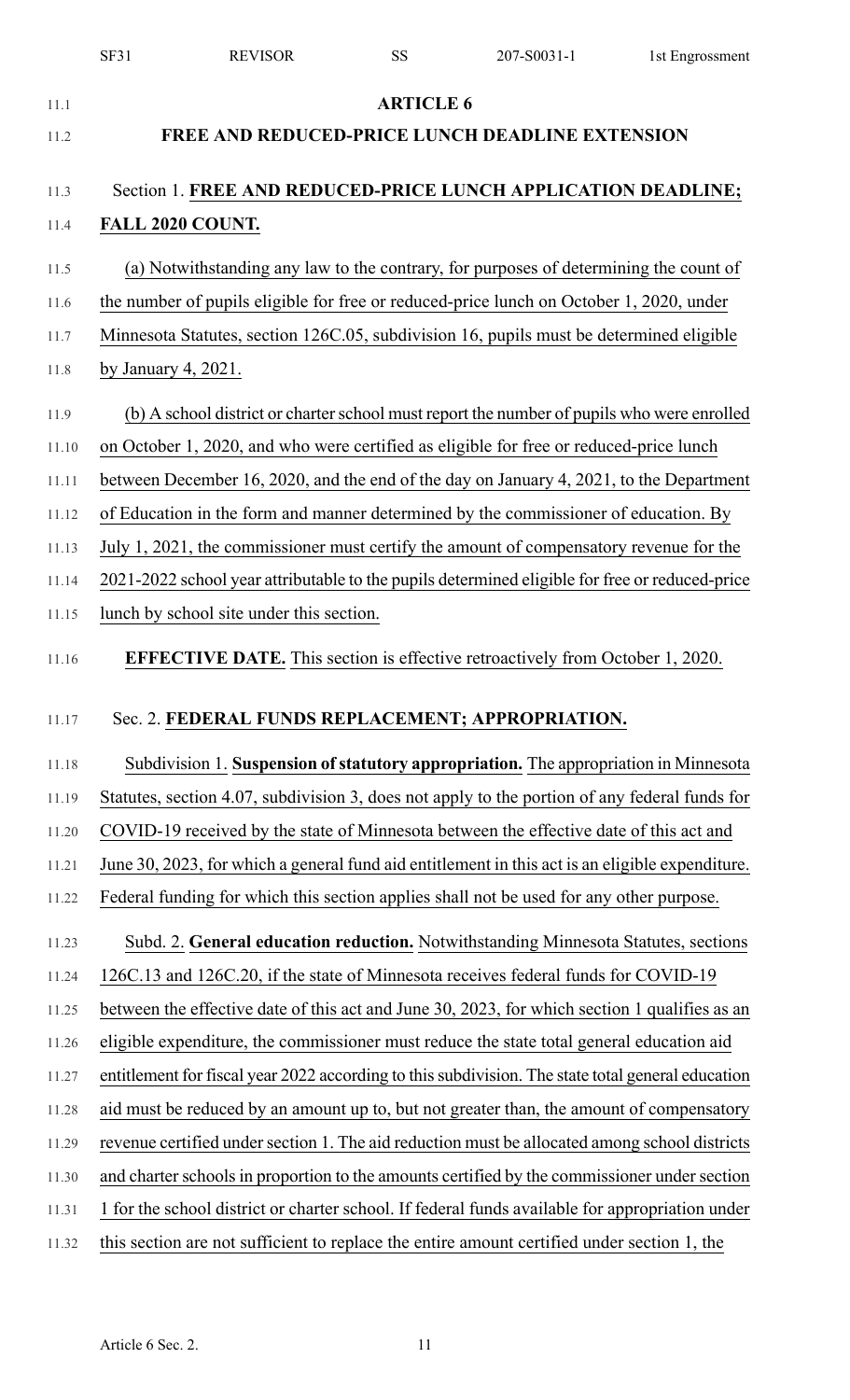|       | SF31<br><b>REVISOR</b>                                                                           | <b>SS</b>                 | 207-S0031-1 | 1st Engrossment |  |
|-------|--------------------------------------------------------------------------------------------------|---------------------------|-------------|-----------------|--|
| 12.1  | commissioner must reduce the state total general education aid entitlement for fiscal year       |                           |             |                 |  |
| 12.2  | 2022 only by the amount of the federal funds available for appropriation.                        |                           |             |                 |  |
| 12.3  | Subd. 3. Appropriation. The commissioner must offset the general education reduction             |                           |             |                 |  |
| 12.4  | for each school district and charter school under subdivision 2 with an equal amount of          |                           |             |                 |  |
| 12.5  | federal aid. An amount equal to each reduction under subdivision 2 is appropriated from          |                           |             |                 |  |
| 12.6  | the federal fund for the original purposes of providing compensatory revenue to school           |                           |             |                 |  |
| 12.7  | districts and charter schools. Any appropriation of federal funds under this subdivision is      |                           |             |                 |  |
| 12.8  | a onetime appropriation.                                                                         |                           |             |                 |  |
| 12.9  | Subd. 4. Expiration. This section does not apply to federal funds after the general fund         |                           |             |                 |  |
| 12.10 | appropriations in this act have been reduced and federal funds have been appropriated for        |                           |             |                 |  |
| 12.11 | the same purpose.                                                                                |                           |             |                 |  |
| 12.12 | <b>EFFECTIVE DATE.</b> This section is effective the day following final enactment.              |                           |             |                 |  |
| 12.13 |                                                                                                  | <b>ARTICLE 7</b>          |             |                 |  |
| 12.14 |                                                                                                  | FEDERAL FUNDS REPLACEMENT |             |                 |  |
| 12.15 | Section 1. FEDERAL FUNDS REPLACEMENT; APPROPRIATION.                                             |                           |             |                 |  |
| 12.16 | Subdivision 1. Suspension of statutory appropriation. The appropriation in Minnesota             |                           |             |                 |  |
| 12.17 | Statutes, section 4.07, subdivision 3, does not apply to any federal funds for COVID-19          |                           |             |                 |  |
| 12.18 | received by the state of Minnesota between the effective date of this act and June 30, 2021,     |                           |             |                 |  |
| 12.19 | for which a general fund appropriation in articles 1, 4, and 5 is an eligible expenditure.       |                           |             |                 |  |
| 12.20 | Federal funding for which this section applies shall not be used for any other purpose, unless   |                           |             |                 |  |
| 12.21 | the amount of the federal funding exceeds the amount of the eligible general fund                |                           |             |                 |  |
| 12.22 | appropriation.                                                                                   |                           |             |                 |  |
| 12.23 | Subd. 2. Cancellation. If the state of Minnesota receives federal funds for COVID-19             |                           |             |                 |  |
| 12.24 | between the effective date of this act and June 30, 2021, for which any general fund             |                           |             |                 |  |
| 12.25 |                                                                                                  |                           |             |                 |  |
|       | appropriation enacted in articles 1, 4, and 5 is an eligible expenditure, the commissioner       |                           |             |                 |  |
| 12.26 | must cancel the general fund appropriation in articles 1, 4, and 5 in an amount up to, but       |                           |             |                 |  |
| 12.27 | not greater than, the amount appropriated in articles 1, 4, and 5. The commissioner may          |                           |             |                 |  |
| 12.28 | designate a portion of an appropriation for cancellation if the federal funds are not sufficient |                           |             |                 |  |
| 12.29 | to replace the entire general fund appropriation.                                                |                           |             |                 |  |
| 12.30 | Subd. 3. Appropriation. Each amount canceled under subdivision 2 is appropriated                 |                           |             |                 |  |
| 12.31 | from the federal fund for the original purposes of the general fund appropriation in articles    |                           |             |                 |  |
| 12.32 | 1, 4, and 5. This appropriation may be used for expenses retroactive to the effective date of    |                           |             |                 |  |